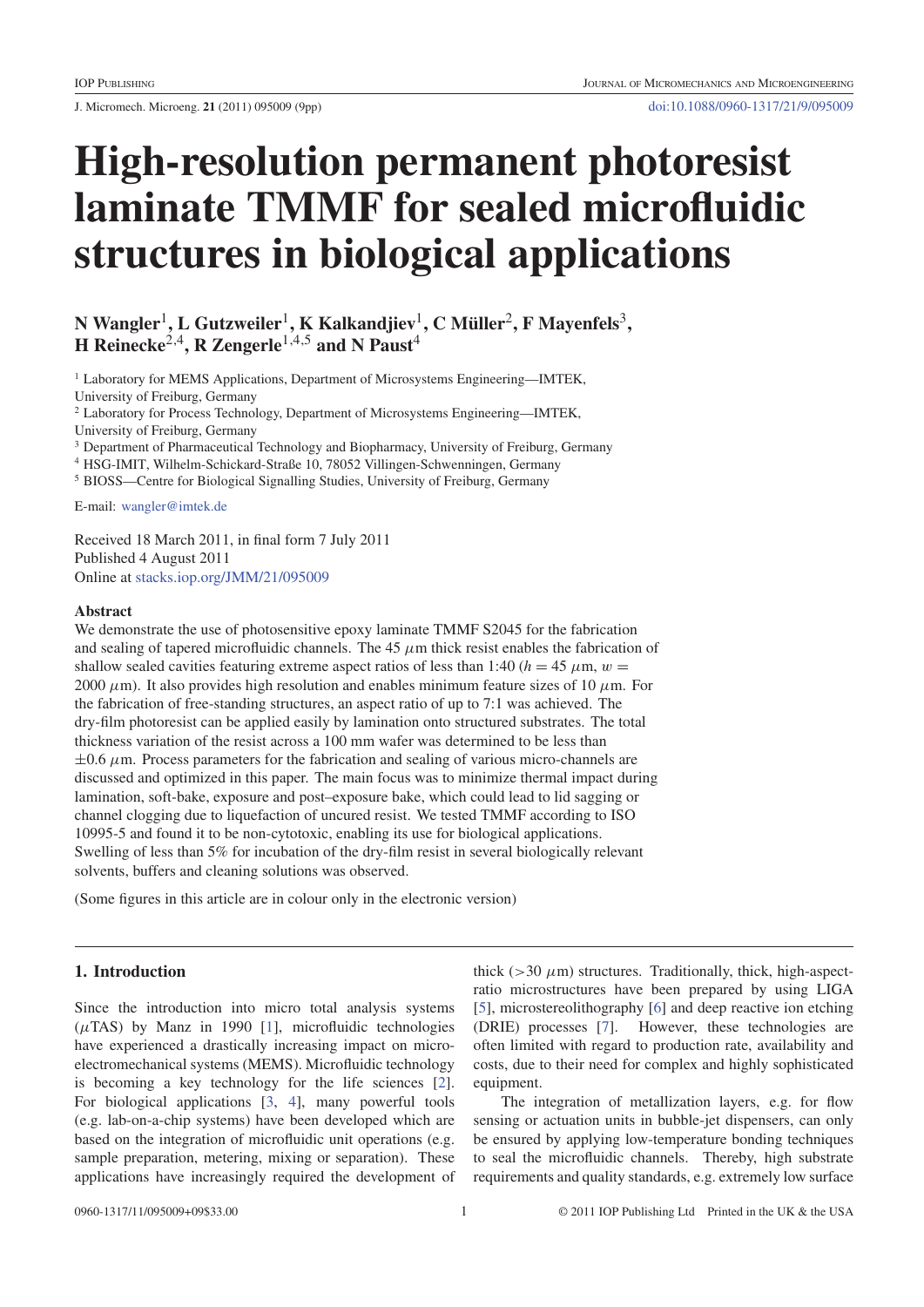roughness, have to be met [8]. These properties create difficulties for the bonding technique after metallization. Based on casting, hot embossing, thermoforming or injection moulding, several polymer microfabrication strategies have been demonstrated [9], which allow various low-temperature bonding techniques such as adhesive bonding or lamination. In the fabrication of polymer microfluidic structures, a major role is played by the so-called soft lithography, where structures are cast in polydimethyl siloxane (PDMS) [10]. However, the flexible PDMS material is not very stable mechanically and is thus not suitable for mechanically demanding applications.

The application of NANO<sup>TM</sup> SU-8 (MicroChem Corp., Newton, MA) or competitor products (e.g. TMMR S2000 from Tokyo Ohka Kogyo Co., Ltd (TOK)) in developing thick microstructures has attracted great interest [11, 12]. SU-8 and TMMR are high-contrast, negative, epoxy-based photoresists which are sensitive to near-ultraviolet (UV) radiation [12–16] and display good chemical resistivity as well as excellent optical properties [17, 18]. SU-8 photoresists have yielded extremely high (up to 1.5 mm) microstructures using a single coating step [11] as well as aspect ratios of over 25 [19]. Additionally, configurations with tilted SU-8 structures using inclined/rotated UV lithography [20] have been demonstrated. Other complex SU-8 microstructures have been prepared by combining microstereolithography and UV lithography [21].

Several approaches have been reported for the fabrication of enclosed channels. Besides exposure-dose-controlled lithography (i), buried channels can be achieved by sacrificial layers (ii), embedded metallization (iii) and several bonding (iv) or lamination (v) techniques.

The first method (i) is based on variation of the exposure dosage during illumination of the resist. Only the top layer of photoresist is illuminated. On applying this technique with UV lithography, high sensitivity of the channel quality to the complex process parameters has been reported [22]. By patterning SU-8 films using direct writing with proton beams, high aspect ratios with improved channel features can be achieved [23]. However, the unexposed resist has to be removed by time-consuming diffusion during the development step when using this method. Thereby, chemical attack of the patterned microstructures is a major problem, which typically results in uncontrolled shapes and rough surfaces. This effect increases for long development times.

The use of sacrificial layers (ii) as in traditional surface micromachining with positive photoresists [24, 25] is quite critical due to chemical reactions of SU-8 solvents with the positive photoresist [26]. For improvement of microfluidic channel fabrication, alternative materials such as sol–gel systems [27] or metals (e.g. chromium) have been presented [28]. However, the uncured resist has to be removed by diffusion, also resulting in lengthy fabrication times.

Embedded metallization layers (iii) can be used as buried masks. Here, a thin metallization layer is deposited on top of the first illuminated SU-8 layer and protects this layer against further illumination during patterning of the second SU-8 layer. A combination of development steps and selective etching of the metallization finalizes the fabrication of 3D microstructures. Due to the metal-covered SU-8 layer, the optical transparency of the polymer is lost. Like methods (i) and (ii), this procedure is restricted by the slow diffusion-based development of unexposed resist.

The fourth method (iv) is bonding a second layer of photoresist onto the first one. A common strategy here is the use of adhesives. To ensure biocompatibility, epoxy-based adhesives are mainly recommended [29]. This process is quite sensitive to the thickness of the applied adhesive layer. If the layer is too thick, adhesive will flow into the microfluidic channels due to capillary forces, resulting in deformation or clogging of the channel structure. If the layer is too thin, fluidically sealed bonds will not be achieved. Typically, the thickness has to be controlled within the range of a few microns.

Low-temperature bonding of SU-8 is an excellent alternative to adhesive-based bonding. Uncured SU-8 is spun onto a Pyrex wafer and aligned on top of a structured SU-8 layer. After illumination of the uncured SU-8 through the Pyrex wafer, the bond is achieved during the post-exposure bake with controlled temperature and pressure [30–32]. The achievable resolution is restricted by the relatively large proximity gap and the challenging handling of non-crosslinked SU-8 that may clog micro-channels during exposure or bonding. Another bonding technique to produce complex channel configurations uses a layer of structured SU-8 as the adhesive to bond silicon or glass wafers [33–36]. With this approach, sophisticated post-processing steps are required to remove or structure the glass or silicon wafer (e.g. to realize fluidic interfaces). An alternative bonding method is presented by Agirregabiria *et al* [37] and Steigert *et al* [38]. Here, SU-8 is first spun onto a polyimide or PET film, then patterned and finally bonded to a structured SU-8 layer. A bond between the SU-8 layers is formed by adapted post-exposure steps in combination with applying pressure and heating above the glass transition temperature of the partially cured resist during bonding. Finally, the supporting polymer layer (polyimide, PET) can be peeled off. Using this technique, the number of bonded layers is restricted because of the increasing polymer crosslinking level during the bonding procedure. Additionally, the alignment of the flexible film with structured SU-8 is quite challenging.

Lamination techniques (v) have the capability to simplify handling and are not limited to a certain number of possible layers. Abgrall *et al* [39] reported the fabrication of noncrosslinked SU-8 dry film on a polyester (PET) sheet. In this process, SU-8 is spun onto a PET sheet which is laminated onto patterned SU-8 structures. Afterwards, the SU-8 layer is illuminated through the PET sheet and developed after peeling the PET sheet off.

Nowadays, prefabricated permanent epoxy-based dryfilm photoresists are commercially available. Examples are PerMXTM from DuPont or TMMF S2000 from Tokyo Ohka Kogyo Co., Ltd (TOK). These dry-film resists have the advantage of extremely low thickness variations ( $\pm$  0.6  $\mu$ m for TMMF [18]). Nevertheless, the handling of uncured epoxybased resists is quite challenging. Liquefaction of resist or resist compounds may lead to deformation or clogging of micro-channels during exposure and post-exposure processing as mentioned previously.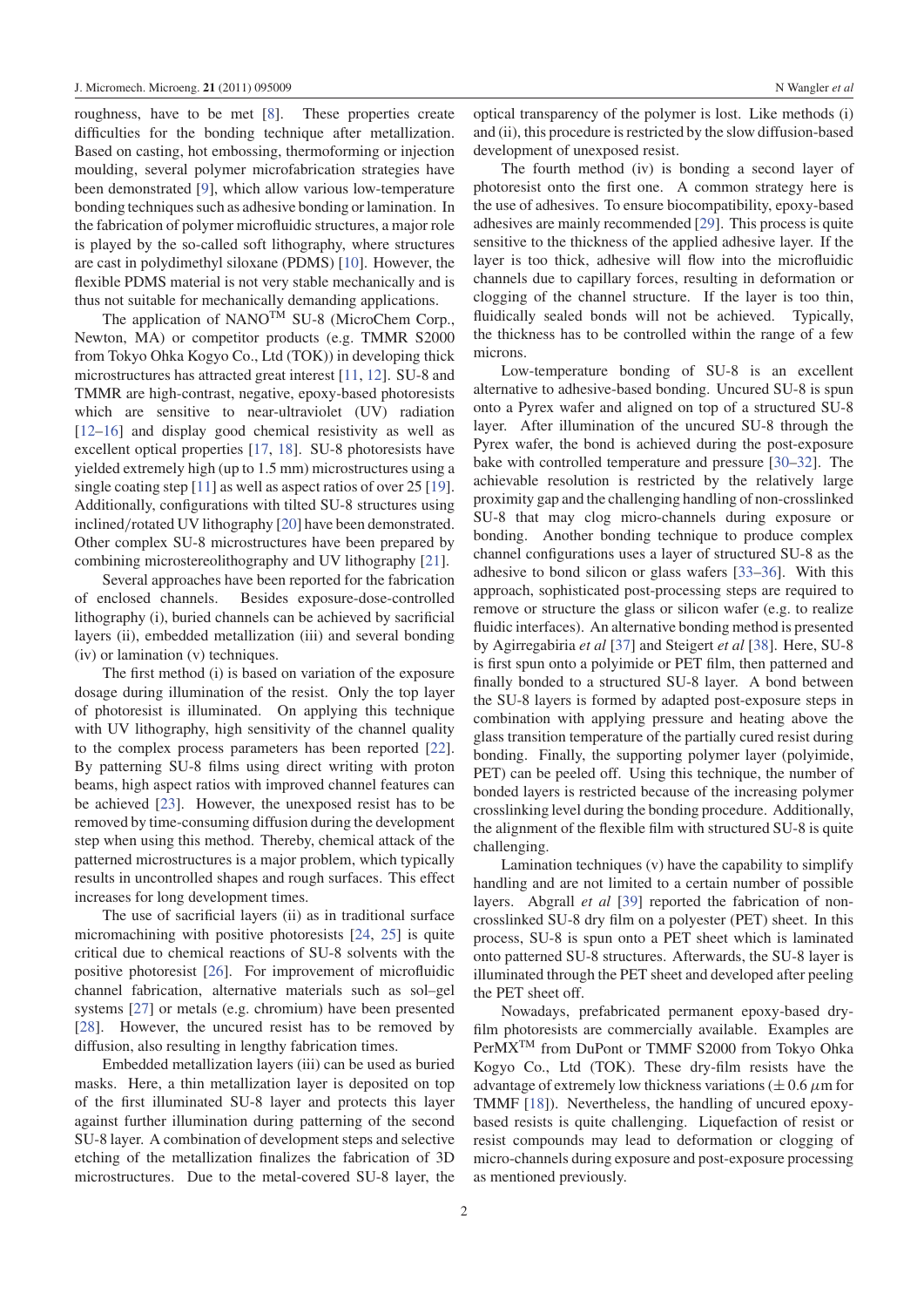

**Figure 1.** Lamination of the TMMF dry-film resist. (*a*) TMMF protected by a PET film is attached to standard clean-room paper carrying the wafer. (*b*) This sandwich is laminated between two heatable rubber-coated rolls. (*c*) After lamination, the wafer is cut out manually with a standard scalpel.

In this paper, the feasibility of using the TMMF S2045 dry-film resist for various microfluidic structures in biological applications is examined. We investigated adapted process parameters for fluidic sealing of up to 2 mm wide channels with a channel height of 45  $\mu$ m. For the use of biologically relevant buffers and solvents, the swelling behaviour of TMMF was reviewed and cytotoxicity was tested.

## **2. Materials and methods**

The epoxy-based photoresist TMMR S2000 from Tokyo Ohka Kogyo Co., Ltd, is a commercially available competitive product to NANOTM SU-8 (MicroChem Corp., Newton, MA) and offers comparable properties. TMMR is sold as a dryfilm option called TMMF S2000. This dry-film photoresist is sandwiched between two protective PET layers and sold as laminate on rolls. It can be purchased in various thicknesses up to 55  $\mu$ m (TMMF S2055). For this work, we used TMMF S2045 with a resist thickness of  $d = 45 \mu$ m.

Before lamination of the dry-film photoresist, one of the protective PET films was peeled off and the dry-film resist was attached to 90  $\mu$ m thick standard clean-room paper, which supported the hotplate-dried (110  $°C$ , 1 min) wafer substrate  $(d_{\text{water}} = 525 \ \mu \text{m} \pm 3 \ \mu \text{m})$ , as illustrated in figure 1.

The TMMF resist was laminated to the wafer using a modified dry-film laminator from DuPont (Riston<sup>TM</sup> HRL rubber roller). The roller temperature, lamination speed (roller rotation) and lamination pressure (distance between rollers) had been adjusted for optimum performance.

To determine the distance between the lamination rollers, a commercial test gauge (Helios Type 23004007) was used zeroed at the closed position of the laminator. At this point, the rollers are pressed together with a pressure higher than  $p_{\text{lam}} = 2$  bar.

After lamination, the laminated wafer was cut out manually using a standard scalpel.

The second protective PET film can be peeled off the TMMF either before or after i-line illumination (365 nm). We used the mask aligner MA6 from Karl Süss for the experiments presented in this publication.

For crosslinking of the illuminated TMMF resist, the wafer was cured on a standard hotplate (P.E.B. = postexposure bake). The resist can be developed with solventbased developer such as ethyl acetate or diacetate alcohol



**Figure 2.** After the lamination of the TMMF dry-film resist, crosslinking is induced by patterned i-line (365 nm) illumination and finalized during the post-exposure bake (P.E.B.). After development in the solvent-based developer and hard-bake of the structure, further layers can be processed in a similar manner.

followed by isopropanol rinsing and rinsing in de-ionized water (DI water). For the experiments presented in this paper, we used two development steps  $(t_1 = 4 \text{ min}, t_2 = 4 \text{ min})$  in the SU-8 developer (dev 600, 2-methoxy-1-methylethyl acetate) from MicroChem Corp. followed by 5 min isopropanol rinsing and brief rinsing with DI water.

Finally, the developed and spin-dried photoresist structure was hard-baked in an oven at 200 ◦C for 1 h.

To seal the fabricated TMMF channel structure, a second layer was laminated and patterned in analogy to the first one (see figure 2).

All relevant process parameters used for the fabrication of the first and second layers are listed in table 1.

Due to its good chemical stability in acids, alkaline solutions and organic solvents [18], TMMF is suitable for diverse microfluidic applications. Nevertheless, in the case of reagent pre-storage, the long-term stability of the polymer (e.g. agent storage for drug delivery) has to be proven. Therefore, we incubated 55  $\mu$ m thick TMMF test structures in several biologically relevant cleaning solutions, solvents and buffers for a period of 160 days (table 2). After incubation, the swelling behaviour of the TMMF dry-film resist was investigated by measuring the resist thickness using the surface profiler P-11 (Tencor).

Furthermore, the cytotoxicity of the TMMF dry-film resist was tested according to the protocol of ISO 10993-5 for implantable medical devices.

For this purpose, a sterilized test material substrate was incubated for 24 h in the DMEM cell culture medium<sup>6</sup> at a temperature of  $T = 37$  °C with a specified ratio of the surface area to the cell culture medium of 6 cm<sup>2</sup> ml<sup>-1</sup>. A volume of  $V = 500 \mu l$  of the extract of this incubation was used to cultivate L-929 cells [40]. Approximately 150 000 cells were placed for this purpose into the wells of a 24-well plate 24 h before the experiment started and the cells were cultivated under standard conditions. After 24 h of incubation within the

<sup>6</sup> DMEM—Dulbecco's Modified Eagle Medium, order no 11880028, Invitrogen GmbH, Darmstadt, Germany.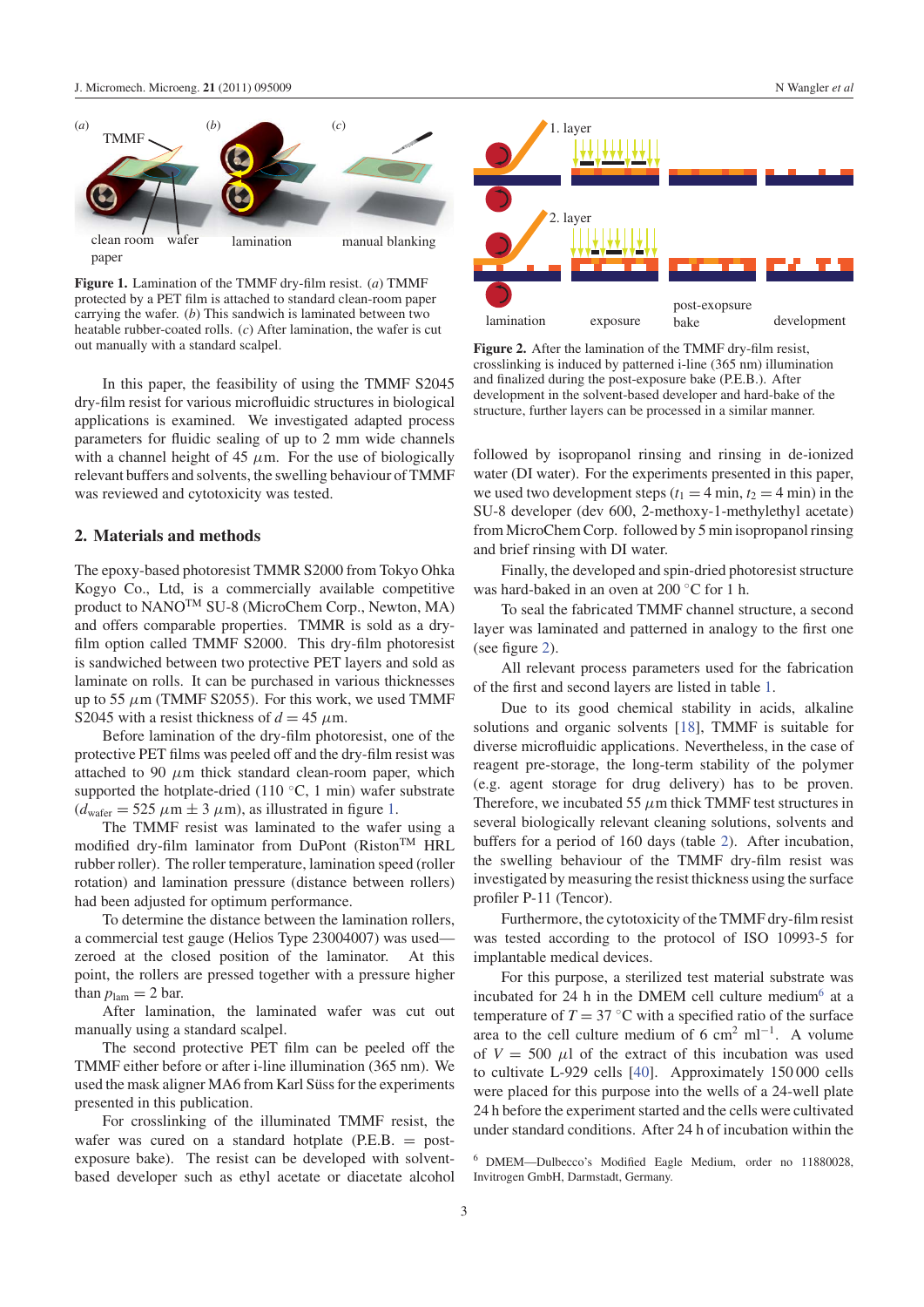| <b>Table 1.</b> Process parameters for the fabrication of structured channels in the TMMF drv-film resist on silicon wafers. |  |  |  |  |
|------------------------------------------------------------------------------------------------------------------------------|--|--|--|--|
|                                                                                                                              |  |  |  |  |

| Process            | Process parameter                                          | First-layer value                |        | Second-layer value                                     |  |
|--------------------|------------------------------------------------------------|----------------------------------|--------|--------------------------------------------------------|--|
| Lamination         | Roller temperature $(^{\circ}C)$<br>(upper/lower roller)   | 56/64                            |        | $34/35$ ; $46/55$ ;<br>56/64; 68/76                    |  |
|                    | Lamination speed $(m \text{ min}^{-1})$                    |                                  |        |                                                        |  |
|                    | Gap between rollers $(\mu m)$                              | $\sim$ 700                       |        | 400; 500; 600; 750;<br>800; 840; 870; 900;<br>930; 960 |  |
| Soft-bake          | Temperature $(^{\circ}C)$                                  | 60                               |        | 25                                                     |  |
|                    | Heating rate $(K min^{-1})$                                | 2                                |        |                                                        |  |
|                    | Holding time (h)                                           | 0.3 <sub>h</sub>                 |        | 24                                                     |  |
|                    | Cooling rate $(K min^{-1})$                                |                                  |        |                                                        |  |
| Exposure           | Exposure dose $(mJ cm^{-2})$ i-line,<br>$\lambda = 365$ nm | 112.5; 202.5; 225; 270; 315; 360 |        | 360                                                    |  |
| Post-exposure bake |                                                            | Step 1                           | Step 2 | Step 1                                                 |  |
|                    | Temperature $(^{\circ}C)$                                  | 90                               | 150    | 47                                                     |  |
|                    | Heating rate $(K min^{-1})$                                | 2                                | 4      | $\overline{2}$                                         |  |
|                    | Holding time (min)                                         | $\overline{3}$                   | 25     | 15                                                     |  |
|                    | Cooling rate $(K min^{-1})$                                |                                  | 1      |                                                        |  |
| Development        | Dev $600 \, (\text{min})$                                  | 4                                |        | 4                                                      |  |
|                    | Dev $600 \, (min)$                                         | 4                                |        | 4                                                      |  |
|                    | Isopropanol (min)                                          | 5                                |        | 5                                                      |  |
|                    | DI water (min)                                             | $\sim 0.5$                       |        | $\sim 0.5$                                             |  |
| Hard-bake          | Temperature $(^{\circ}C)$                                  | 200                              |        | 200                                                    |  |
|                    | Heating rate $(K min^{-1})$                                | $\overline{2}$                   |        | 2                                                      |  |
|                    | Holding time (min)                                         | 60                               |        | 60                                                     |  |
|                    | Cooling rate $(K min^{-1})$                                | $\ll$ 1                          |        | $\ll$ l                                                |  |

**Table 2.** List of biologically and microfluidically relevant solvents which were used for the long-term incubation  $(t = 160 \text{ days})$  of TMMF.

| Solvent/buffer          |       | Concentration Solvent/buffer        | Concentration |
|-------------------------|-------|-------------------------------------|---------------|
| Hepes (buffer)          | $1\%$ | DI water                            | $100\%$       |
| SDS (cleanser)          | $1\%$ | TBE (buffer)                        | 100%          |
| Glycerine (solvent) 50% |       | PBS (cell culture 100%<br>cleanser) |               |
| TAE (buffer)            | 100%  | Isopropanol                         | $100\%$       |
| RBS (cleanser)          | 5%    | Acetone                             | 100%          |
| Tween (emulsifier)      | $1\%$ | Ethanol                             | 100%          |
| <b>PEG</b>              | $1\%$ | DMSO (solvent)                      | 99.9%         |
| Nonidet (detergent) 1%  |       |                                     |               |

extract, the viability of the cells was tested by performing the Cell TiterGlo viability test<sup>7</sup>.

## **3. Results and discussion**

#### *3.1. First-layer fabrication*

As the reliability and reproducibility of microfluidic structures strongly depend on adhesion, channel geometry and surface quality of the structure, the focus was initially set on the fabrication of the first layer. Due to different thermal expansion coefficients of TMMF and silicon ( $\sim$ 65 × 10<sup>-6</sup> K<sup>-1</sup> versus  $3 \times 10^{-6}$  K<sup>-1</sup>), fast and large changes in temperature have to be avoided during fabrication to avoid delamination effects, in particular, if large structure sizes are desired.

<sup>7</sup> Cell TiterGlo, Luminescent Viability Assay (Promega Corp., Madison, WI, USA).



**Figure 3.** Effect of illumination through the protective PET film on the edge smoothness. The white scale bars represent 20  $\mu$ m; (*a*) light is scattered and deflected by the PET film resulting in inhomogeneous side walls: *I* = 315 mJ cm−<sup>2</sup> (*b*) excellent edge quality after illumination without the protective PET film:  $\overline{I} = 202.5$  mJ cm<sup>-2</sup>.

Therefore, for all temperature-dependent process steps, slow heating and cooling rates ( $\Delta T_{\text{max}} = 2 \text{ K min}^{-1}$ ) are applied.

It was identified experimentally that a lamination temperature of  $T_{\text{upper roller}} = 56 °C/T_{\text{lower roller}} = 64 °C$ , a lamination speed of  $v = 1$  m min<sup>-1</sup> and a roller gap of  $d_{\text{roller}} = 700 \ \mu \text{m}$  assure homogeneous adhesion between the TMMF and silicon wafers or  $Si<sub>3</sub>N<sub>4</sub>$  passivated silicon or Pyrex wafers, even for substrates with 600 nm high topographies (e.g. metallization layers).

Figure 3 shows the difference in edge quality after illumination with and without the protective PET film.

Due to the irregularities in surface smoothness of the structure side walls which resulted from illumination through the protective PET film (figure  $3(a)$ ), further illumination was performed after peeling the film off. The TMMF resist tends to stick to the glass/chromium mask during exposure without the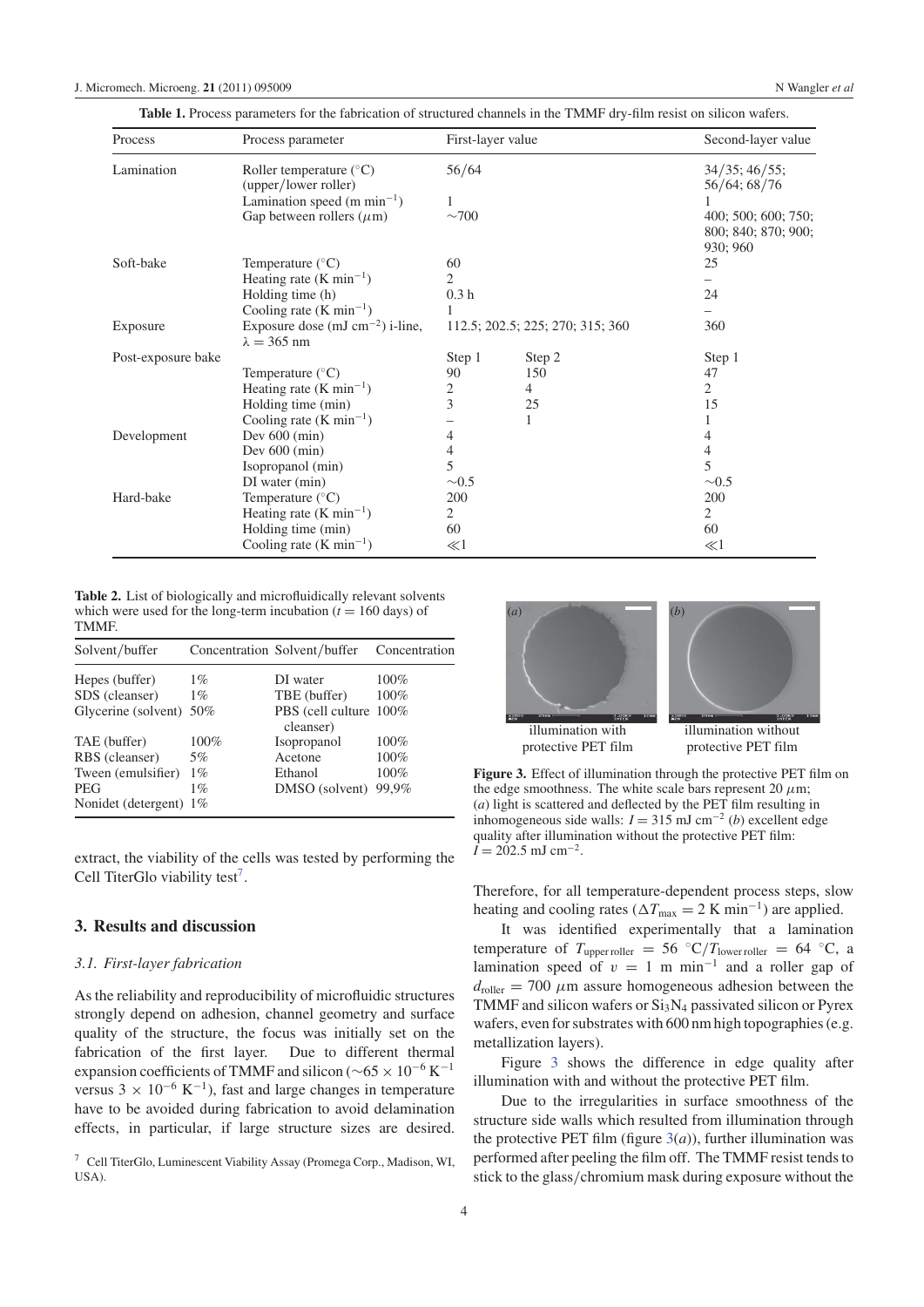

**Figure 4.** Influence of exposure dose on achievable channel width for different structure sizes of the lithography mask. Higher exposure doses result in smaller channels due to overexposure effects. Too low exposure results in poor adhesion as marked by parentheses.

protective PET film, but this can be prevented by performing a soft-bake at a temperature of  $T_{\text{soft} - \text{back}} = 60$  °C for *t*soft−bake = 20 min after removing the PET film.

Concerning the illumination during exposure, a clear dependence of channel width on the exposure dose can be observed, as illustrated by figures 4 and figure 5(*a*). Higher exposure doses lead to larger structure sizes and therefore to smaller channel dimensions due to overexposure and T-topping effects.

For a resist thickness of  $d_{\text{resist}} = 45 \,\mu\text{m}$ , a minimal channel width of  $w_{channel} = 10 \ \mu m$  (aspect ratio: 9:2/height:width) has been achieved with an exposure dose of  $I =$ 202.5 mJ cm<sup>-2</sup> (with 15  $\mu$ m wide mask structures). It should be noted that lower exposure doses result in poor adhesion since only the top layer is illuminated (e.g.  $I = 112.5$  mJ  $\text{cm}^{-2}$ , ~10% delaminated structures).

As illustrated by the partially collapsed pin structures in figure 5(*b*), in addition to the structure enlargement, higher exposure doses or higher aspect ratios lead to additional illumination of small gaps due to optical waveguide effects that are caused by changes in the refractive index during illumination. For example, gelation of the resist due to the exposure, as described by Zhang *et al* [41], results in a visible change of the refractive index of the resist.

Therefore, the achievable aspect ratio for channel structures is smaller than that for free-standing structures. Free-standing structures have been fabricated with an aspect ratio of 7:1 (6.4  $\mu$ m pins from 5  $\mu$ m large mask structures).

#### *3.2. Second-layer fabrication*

The most challenging aspect of sealing shallow microfluidic cavities with extremely small height-to-width ratios is to achieve leakage-free seals without sagging of the lid structure.



**Figure 5.** SEM images of TMMF test structures illuminated with different exposure doses. Whereas low exposure doses  $(I = 112.5 \text{ mJ cm}^{-2}$  and  $I = 202.5 \text{ mJ cm}^{-2}$ ) allow high aspect ratios of up to 7:1 for single free-standing structures, overexposure (and T-topping) effects limit aspect ratios ( $\sim$  3:1) for the highest exposure dose  $(I = 360 \text{ mJ cm}^{-2})$ . Additionally, waveguide effects due to changes in the refractive index during polymerization result in linked structures clearly visible in the pin structures on the left. The minimal channel width changes from  $w = 6 \mu m$  to  $w = 20 \mu m$ when the exposure dose is raised. Since partial delamination effects occur for exposure doses lower than *I* = 200 mJ cm−2, an exposure dose of  $I = 112.5$  mJ cm<sup>-2</sup> cannot be recommended. The white scale bars represent  $100 \mu$ m.

Experiments have shown that the lamination pressure and lamination temperature have significant impact on the sealing quality.

If the lamination pressure is too low, adhesion fails and if the pressure is too high, sagging results. For the presented experiments, the adhesion pressure is determined by the distance between the two rollers (Shore Durometer Type A 60). As illustrated in figure 6, a relatively large process window ( $d_{\text{rollers min}} = 600 \mu \text{m}$ ,  $d_{\text{rollers max}} = 900 \mu \text{m}$ ) leads to good results for a combined thickness of the substrate of  $d<sub>sub</sub> = 660 \mu m$  (clean room paper + wafer + first TMMF layer). Within this process window, corresponding lamination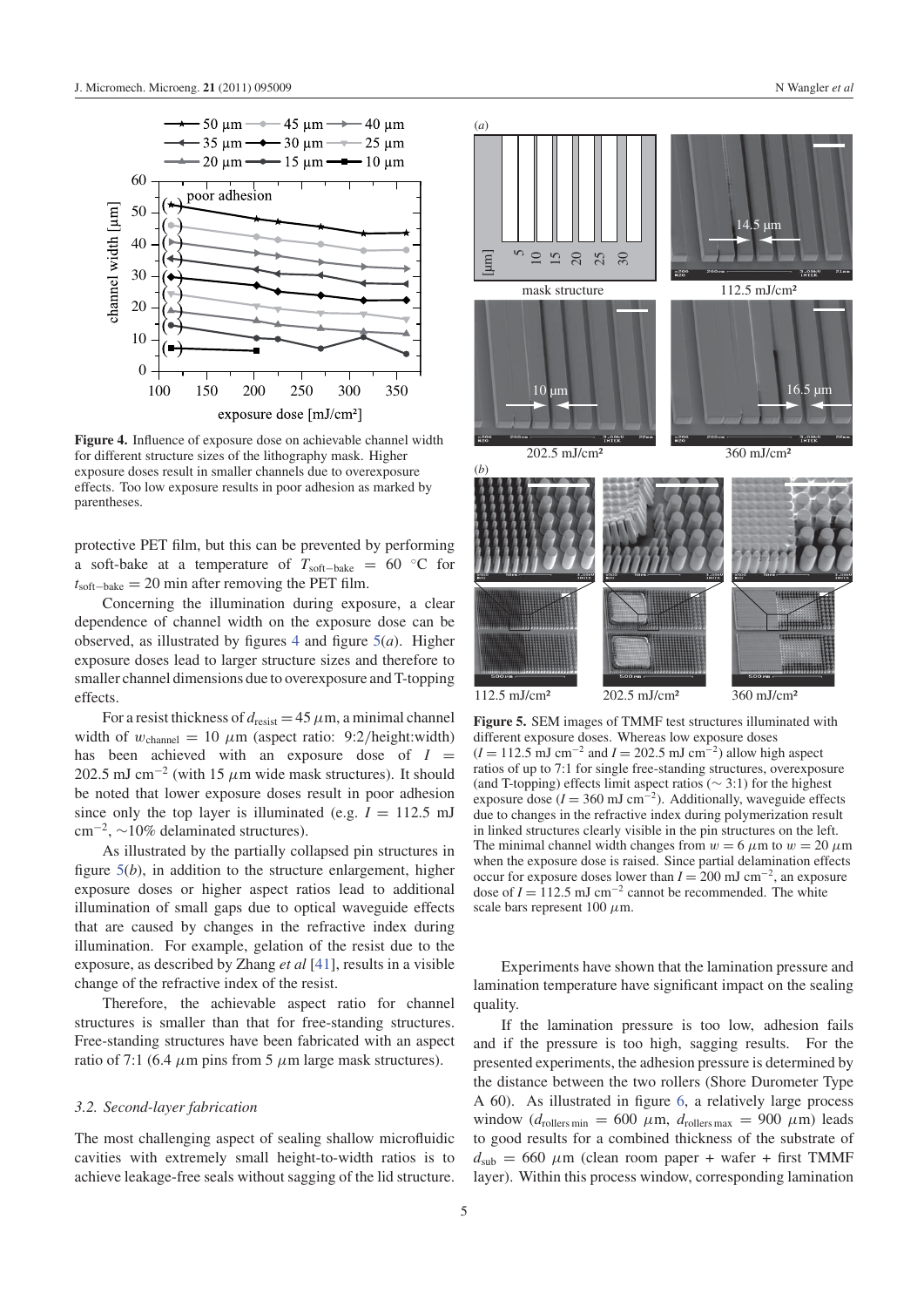



**Figure 6.** Influence of lamination pressure defined by the geometrical distance between the lamination rollers on the sagging of the lid structure spanning wide channels ( $w_1 = 1$  mm,  $w_2 = 2$  mm). A relatively large process window of  $\Delta d_{\text{rollers}} =$ 300  $\mu$ m allows good results for a thickness of  $d = 660 \mu$ m of the combined substrate, which is laminated together with a 45  $\mu$ m thick TMMF layer. Within this process window, a lamination pressure of 0.9 bar  $\lt p \lt 1.9$  bar leads to sag-free sealing of wide channel structures.

pressures between  $p_{\text{lam, min}} = 0.9$  and  $p_{\text{lam, max}} = 1.9$  bar (measurement accuracy  $\pm$  0.2 bar) for  $d_{\text{rollers min}} = 750$  and  $d_{\text{rollers max}} = 900 \mu \text{m}$  have been identified. To determine the lamination pressure, the applied pressure was measured by sealing a structured TMMF layer (∼2/3 structure, ∼1/3 gaps) with FujiFilm Prescale pressure-sensitive film (4LW). The values were determined using FujiFilm's computer-assisted read-out software.

In addition, the sealing quality depends on the lamination temperature. While a low lamination temperature (e.g.  $T_{\text{upper roller}} = 34 \text{ °C}/T_{\text{lower roller}} = 35 \text{ °C}$ ) results in delamination if the laminate is mechanically stressed, higher lamination temperatures increase creeping effects which lead to sagging of the lid structure (figure 7). For these experiments, the lamination temperature has been varied during lamination with a constant speed of  $v = 1$  m min<sup>-1</sup> and a roller distance of  $d_{\text{roller}} = 875 \mu \text{m}$ . Concerning adhesion and lid sagging, adequate results were achieved only with lamination temperatures of  $T_{\text{upper roller}} = 46 \text{ °C}/T_{\text{lower roller}} = 55 \text{ °C}$ . Further experiments have shown that the lamination temperature has to be calibrated accurately with  $\Delta T < 5$  °C.

It should be mentioned here that wetting issues also play a dominant role for the adhesion of the laminated layers. To omit irregularities, all wafers are dried on a hotplate for 1 min at 110 ◦C before lamination.

As the lamination temperature is raised, more and more short-chained polymer molecules of the uncured TMMF resist become liquefied. This effect was double-checked by performing a soft-bake of the laminated TMMF resist on top of a structured TMMF layer (figure 8) under optical observation. Starting at room temperature, initial very slow creeping effects of the uncured resist can be monitored at a temperature of  $T = 40$  °C.



**Figure 7.** Influence of lamination temperature on the sagging of the lid structure spanning wide channels ( $w_1 = 1$  mm,  $w_2 = 1$  mm). Adequate results could only be achieved by using a lamination temperature of  $T = 46 °C$ . Only the temperature of the upper roller is shown in this figure; the corresponding temperature of the lower roller is defined in table 1.



**Figure 8.** Optical investigation of the liquefaction of the uncured TMMF dry-film resist during a soft-bake. A second-layer TMMF is laminated onto a structured base substrate. At a temperature of  $T = 40$  °C, first very slow creeping effects of the uncured resist can be observed. At  $T = 48$  °C or higher, a considerable flowing of resist was monitored. These flowing effects immediately lead to lid sagging and channel clogging. The scale bars represent 1 mm.

For temperatures higher than or equal to  $T = 47 \degree C$ , considerable flowing of resist was observed. Here, a clear correlation to the reported glass transition temperature  $(T_g)$  of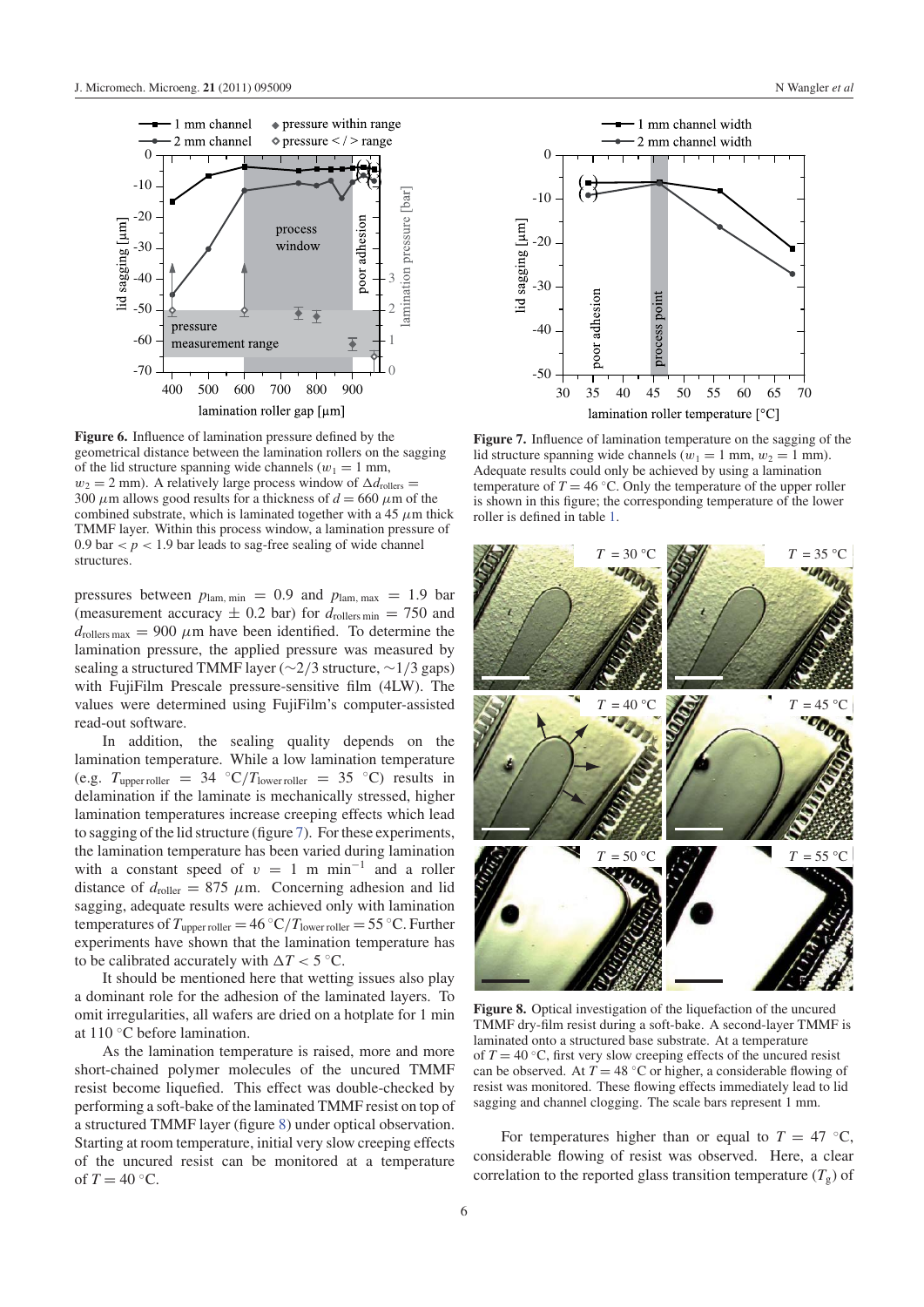

**Figure 9.** SEM images of partially sealed 500  $\mu$ m wide channels with different lamination parameters. (*a*) High lamination pressures lead to squeezing of the resist in the contact areas. For wide channels  $(w > 700 \ \mu m)$ , sagging also occurs. (*b*) High lamination temperatures lead to liquefaction of uncured TMMF resulting in immense sagging and squeezing of the resist. (*c*) By applying the right lamination parameters, perfectly flat spanning of channel structures can be achieved.

 $T_g = 49.5$  °C [42] for non-crosslinked SU-8 is in evidence. Considering this creeping effect, a soft-bake at  $T = 60 °C$  as mentioned in section 3.1 cannot be performed after lamination on structured substrates. Further experiments have shown that for the drying of the resist surface to prevent sticking on the mask, the soft-bake temperature can be reduced to room temperature if the duration is extended to  $t = 24$  h.

The influence of the lamination parameters is illustrated in figure 9. For channel widths of  $w < 500 \mu m$ , an adequate seal (adhesion between layers exceeds the mechanical stability of the lid structure) without or with only negligible sagging effects can be achieved with a calibrated lamination temperature of  $T = 46 °C$ .

Another significant parameter is the duration of the illumination. While continuous illumination resulted in slight lid sagging (increase of sagging  $d \sim 10 \mu m$  for w = 1 mm wide channel) due to the rise in temperature, the best results were achieved by using discrete illumination cycles  $(I = 4.5 \text{ mJ cm}^{-2} \text{ s}; \lambda = 365 \text{ nm}, \text{ i-line}$  of 5 s illumination with 10 s breaks which allowed the substrate to cool down between the illumination pulses.

Additionally, a similar creeping effect of the illuminated TMMF resist can be monitored during the post-exposure bake. Although crosslinking of the illuminated TMMF decelerates creeping effects, P.E.B. temperatures higher than  $T = 47$  °C result in sagging of lid structures which span wide channels ( $> 500 \mu m$ ), and liquefied TMMF can flow into the channel structures. This liquefaction effect caused problems particularly for tapered channels. Due to capillary forces, narrow or tapering channels are filled in advance and polymerization occurs there. Consequently, small channels become clogged.

By restricting the P.E.B. temperature to  $T_{\text{P.E.B.}}$  = 47 °C ( $t_{\text{PE.B.}} = 15$  min), the resulting creeping effects can be neglected for channel widths up to  $w = 2$  mm (height  $h =$  $45 \mu m$ ).

However, for lid structures illuminated with exposure doses lower than  $I = 300$  mJ cm<sup>-2</sup>, streaking was observed (greasy surface and milky discolouration of the isopropanol) during the development step after the reduced P.E.B at  $T_{\text{P.E.B.}} = 47 \text{ °C}$  for  $t_{\text{P.E.B.}} = 15 \text{ min}$ . This streaking is caused by uncured parts of the resist.

To ensure complete curing of the illuminated photoresist, either the illumination dose has to be increased  $(I > 300 \text{ mJ cm}^{-2})$  or the P.E.B. duration has to be extended  $(t_{\text{PE.B.}} > 30 \text{ min})$ . However, increasing the illumination dose results in loss of resolution (minimal channel width  $w_{min} =$ 20  $\mu$ m) and for extended P.E.B. durations ( $t_{\text{PE.B.}} > 30$  min), the maximum sealable channel width is reduced to  $w \sim 1$  mm.

Typically, the requirements on resolution of the lid structures (fluidic connections or vias) are lower than those for channel configurations. Therefore, we used an illumination dose of  $I = 360$  mJ cm<sup>-2</sup> and a reduced P.E.B. ( $T_{\text{P.E.B.}}$  $47 \text{ °C}$  for  $t_{\text{P.E.B.}} = 15 \text{ min}$  for the experiments presented in this publication.

Utilizing the laminated TMMF dry-film photoresist, wide and shallow cavities of a height-to-width ratio of 1:44 (45  $\mu$ m:2 mm) were spanned (figure 10). Thereby, the adhesion of the two polymer layers exceeds the strength of the resist itself. At increasing stress, breaking of the substrate was observed before any delamination occurred. In contrast to all other experiments, the hard-bake step of the first layer was omitted in the experiment of figure 10. The consequence is an apparently rough surface on top of the layer structure which is presumably caused by residual solvents in the first layer that change the surface texture of the second layer. The mean roughness coefficients are  $R_a = 90$  nm and  $R_a = 140$  nm above the layer structure and cavity, respectively (Tencor P-11).

Concerning the applicability of agent pre-storage within microfluidic structures fabricated in the TMMF dry-film resist, we determined a small agent up-take (thickness variation  $\Delta d$  < 5%) of the TMMF test structures for all tested agents over the period of 160 days of incubation (figure 11). Nevertheless, it should be mentioned that the incubation in ethanol, acetone and DMSO resulted in occasional cracks on the surface of the resist which were clearly visible under the microscope.

However, the TMMF dry-film resist did not show any destruction effects due to incubation in buffer solutions or solvents commonly used in cell cultivation and cell treatment.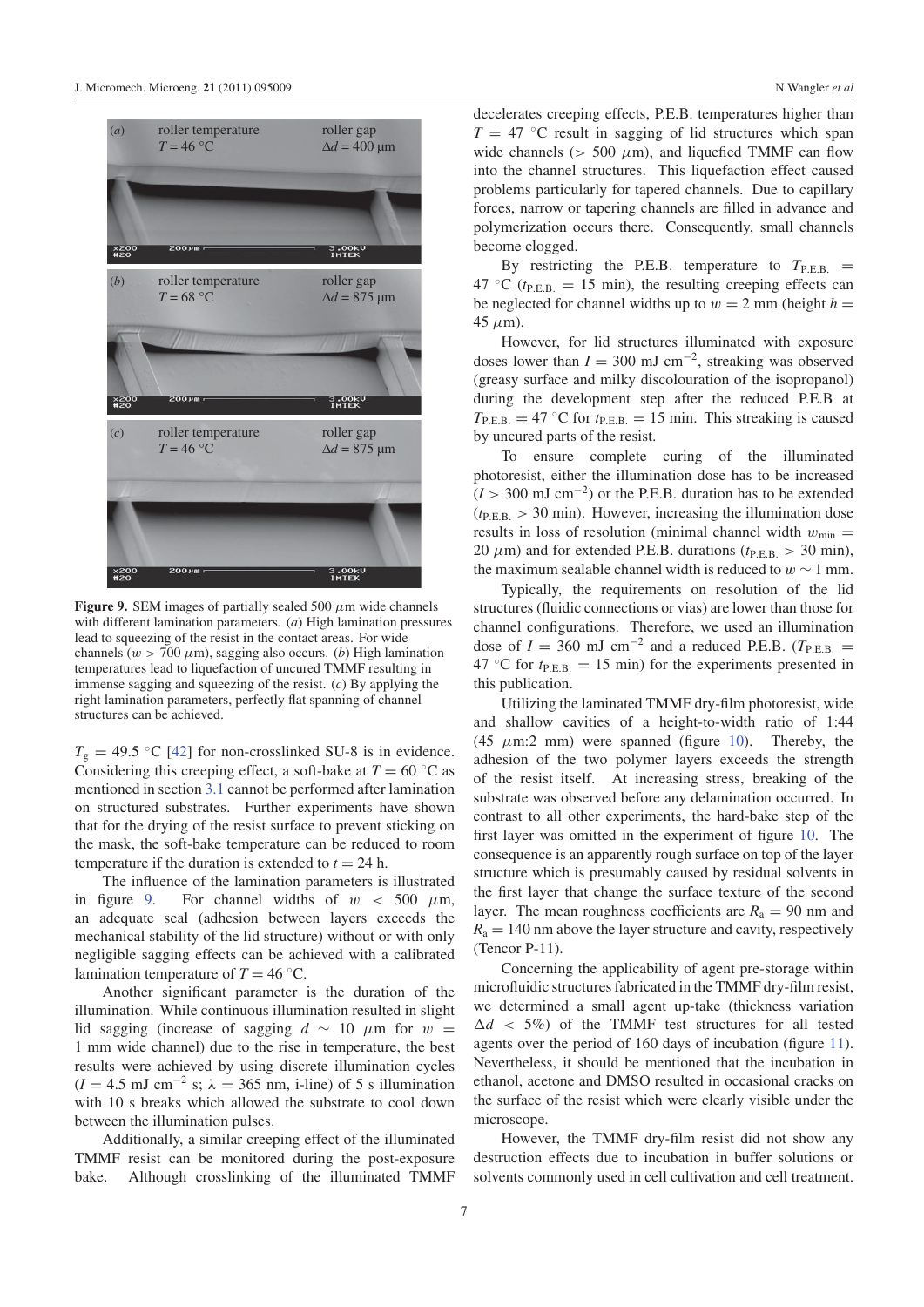

**Figure 10.** SEM images of partially sealed channels with large channel widths. (*a*)  $w = 1$  mm,  $d = 45 \mu$ m. (*b*)  $w = 2$  mm,  $d = 45 \mu$ m. The white scale bars represent 500  $\mu$ m.



**Figure 11.** Swelling behaviour of the 55  $\mu$ m thick TMMF dry-film resist during long-term incubation in biologically relevant solvents and buffers. After 160 days of incubation in acetone, ethanol and DMSO, the structures showed occasional cracks on the surface. For all other solutions, no extensive destruction effects occurred. The error bars have been determined from five measurements and represent the  $3\sigma$  confidence interval. For the reference layer of 55  $\mu$ m, the confidence interval corresponds to  $\pm$  1.1  $\mu$ m.

Furthermore, the TMMF dry-film resist did not show cytotoxicity for the tested L-929 cell line according to ISO 10993-5 for implantable devices.

In contrast to the toxic positive control (tin-doped PVC slides) where the cells showed a viability rate of 0.44%, TMMF on silicon, silicon and a non-toxic negative control (Nunc Thermanox cover slides) did not affect the growth of the cells, represented by viability rates of 96.5%, 110% and 94.9%, respectively. All the mentioned viability rates have been standardized to a cell assay with pure fresh DMEM cell culture medium.

## **4. Conclusions**

The applicability of the commercially available, epoxy-based, dry-film photoresist TMMF for the fabrication of microfluidic structures was demonstrated and investigated in detail. TMMF was proven to be chemically stable and enables an aspect ratio of 7:1 for free-standing structures as well as 9:2 for channel structures. It can be laminated and processed on structured substrates with high topographies and enables the fabrication of sealed microfluidic structures. Extensive adaptation of prebaking steps, as is necessary e.g. to prepare SU-8 films suitable for lamination, can be omitted since the characteristics of the resist such as mechanical properties or solvent levels are already optimized by the producer of the dry-film resist.

Most challenging is the fluidic sealing of wide channel structures (up to  $w = 2$  mm @  $d = 45 \mu$ m) without sagging of the lid structure. The sagging behaviour of the lid structures depends on lamination pressure and strongly on lamination temperature during lamination of the resist. Furthermore, the sagging is exacerbated by creeping of uncured resist parts whenever thermal energy is applied (soft-bake, illumination, or P.E.B.). To avoid adhesion between the resist and the lithography mask, the soft-bake can be replaced by storing the resist for  $t = 24$  h at room temperature. The thermal energy transfer during illumination can be minimized by using multiexposure illumination. A reduced P.E.B. with temperatures below the glass transition temperature of the non-crosslinked resist ( $T_{\text{P.E.B.}} = 47 \text{ °C}$  for  $t_{\text{P.E.B.}} = 15 \text{ min}$ ) allows channel structures with  $w = 2$  mm to be spanned by the resist of thickness  $d = 45 \mu m$  with low lid sagging (<10  $\mu$ m).

When compared to the spin-coating processing of SU-8, TMMR or comparable resists, the lamination of dry-film resists features the following advantages: (i) dry-film resists can be laminated onto structured substrates, (ii) dry-film resists feature very good thickness homogeneity ( $\pm$ 0.6  $\mu$ m for TMMF), (iii) the area which can be processed is not restricted by edge-bead removal steps and (iv) the processing speed is much higher than for spin-coating processes. Dry-film resists could revolutionize the fabrication of MEMS technology by marking a further step from two-dimensional processing to three-dimensional structures.

### **Acknowledgments**

We gratefully thank the German Research Foundation (DFG, ZE 527/4) for financial support of this project. We also appreciate the good cooperation with the Cleanroom Service Center at IMTEK.

#### **References**

- [1] Manz A, Graber N and Widmer H M 1990 Miniaturized total chemical analysis systems: a novel concept for chemical sensing *Sensors Actuators* B **1** 244–8
- [2] Ducrée J and Zengerle R 2004 *Flow-Map—Microfluidic Roadmap for the Life Sciences, Books on Demand GmbH* (Nordstedt, Germany: Books on Demand GmbH)
- [3] Haeberle S and Zenglere R 2007 Microfluidic platforms for lab-on-a-chip applications *Lab Chip* **7** 1094–10
- [4] Thorsen T, Maerkl S and Ouake S 2002 Microfluidic large-scale integration *Science* **298** 580–4
- [5] Solf C, Janssen A, Mohr J, Ruzzu A and Wallrabe U 2004 Incorporating design rules into the LIGA technology applied to a Fourier transformation spectrometer *Microsyst. Technol.* **10** 706–10